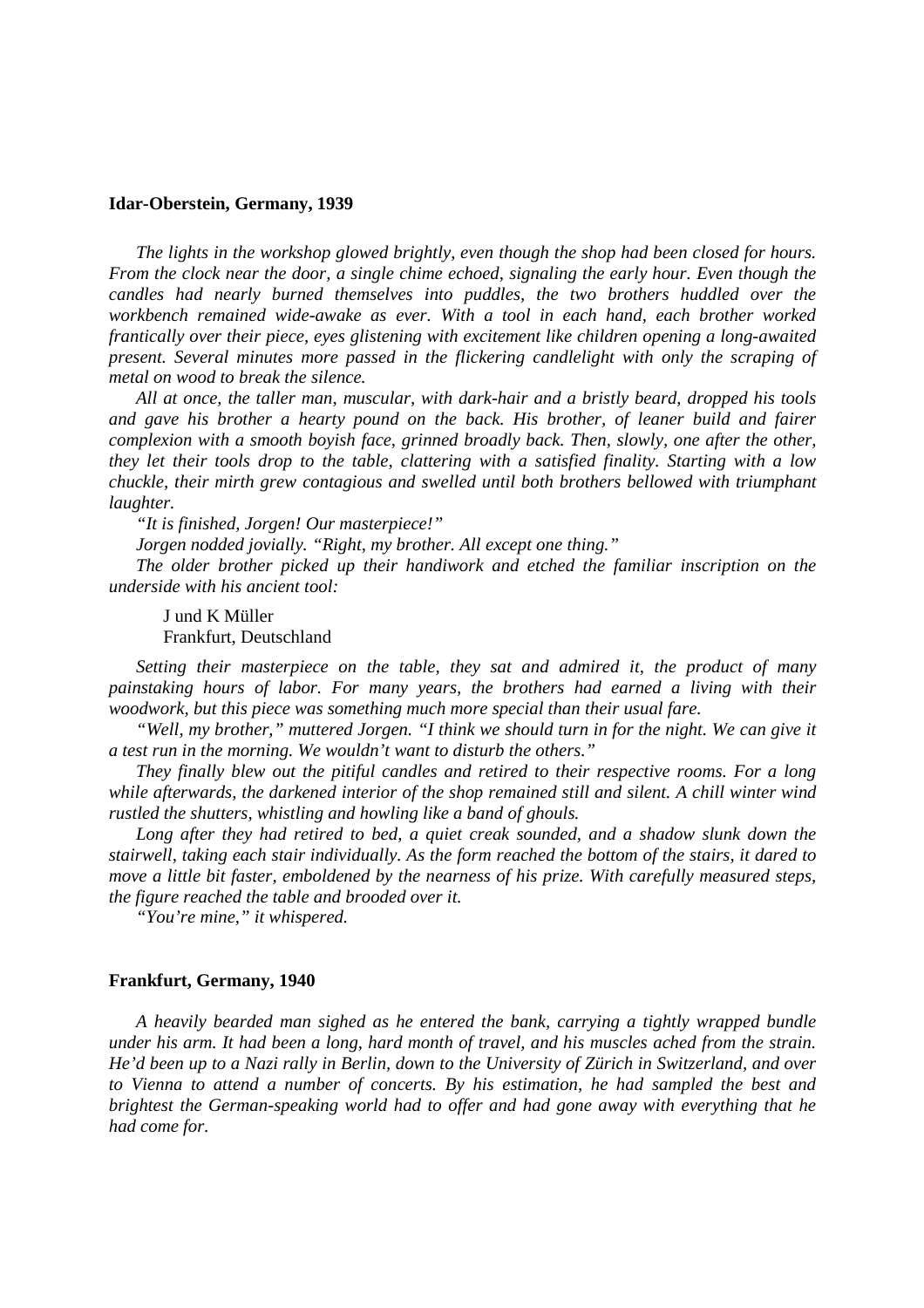*He smiled and hummed a jaunty waltz tune to himself as he stepped up to the teller at the first window he saw. The teller looked up disinterested and droned. "Welcome to the First Bank of Frankfurt. How can I help you?"* 

*The bearded man glanced furtively from side to side, as if to make sure that no one else was watching him. He lifted the bundle and placed it in front of the teller.* 

*"I would like to place this in my special safe-deposit box. Here are my papers confirming my account number and identity."* 

*The teller took the papers and examined them slowly, his eyes lingering on each line as if scrutinizing each letter for mistakes. Finally, satisfied, the teller returned the papers and grunted. "Yes, yes, everything seems to be in order. Right this way, please."* 

*The teller led the man down a dimly lit corridor, stopping at the end of the hallway in front of a heavy metal door. The teller removed a key ring from his pocket, rifled through the assortment of keys, and selected the correct one. The door swung open to reveal a completely empty gray room. The teller ushered the bearded man in. "Take as long as you like. I'll escort you out when you're finished."* 

*The bearded man nodded and closed the door behind him. The teller stood outside and waited as the minutes quickly piled up to over an hour. The teller impatiently tapped his foot, wondering silently what on earth could be taking him such a long time.* 

*After another twenty minutes had elapsed, he finally lost patience and rapped sharply on the door. "Sir, is everything all right in there?" He received no response. Suspiciously, he knocked again, and when no one answered, he reinserted the key and slid open the door. The teller gasped. The bearded man was gone. Only his strange, rectangular parcel remained in the center of the floor, still wrapped tightly in a dark cloth. Sweat broke out across the teller's brow. Should he report this? Was the man trying to steal something from the bank? Frantically, he tapped on the floors and walls, trying to find some alternate route of escape that the mysterious man could have used. His search revealed nothing. He glanced down at the package and made up his mind. He would get rid of the evidence and forget the incident.*

*Hastily, he snatched up the package, clumsily fumbling with the wrappings. He took one glance at the object inside and bit his lip in confusion. Why had the man gone to all the trouble to protect this? His questions lingering unanswered in the air, he stuffed the package under his arm, exited the room, and locked the door. He returned to his window, concealing the parcel in the shadows by his feet. Perhaps today was not such a bad day after all. The package might come in handy. At the very least, it would fetch a good price.* 

## **The Canticle Kingdom**

The chamber window burst open, flooding the room with icy air and eerie shadows. Lightning roared from the open window, striking simultaneously with the clattering shutters. The feeble woman shot up in bed, clasping her chest as if her heart threatened to give up its lifesustaining labor.

"Your Majesty!" cried the man, Rufus, by her side. "You must remain calm! You are safe here."

The queen's breathing slowed, and she slowly reclined to her previous position on her back. From the corner, Camilla, the queen's calico cat, jumped up on the bed and snuggled up next to the queen. She was the queen's favorite pet, and only rarely were they ever seen apart. The cat had been Rufus's only supporter during these midnight vigils.